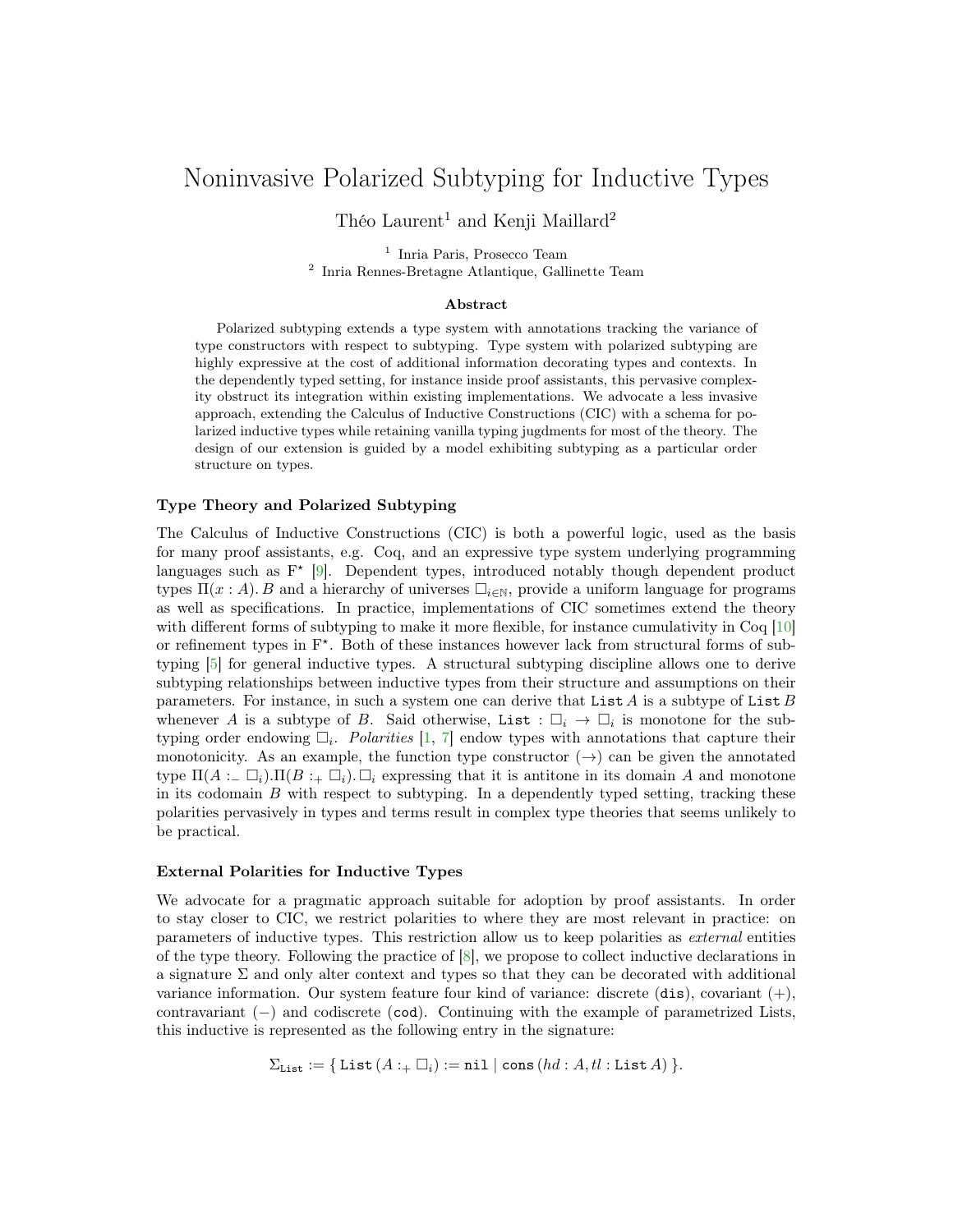The parameter  $A: \Box_i$  is annotated with a polarity + indicating that the type constructor List is monotonic with regard to subtyping in this parameter. For an inductive entry to be well formed with respect to its polarity annotations, we must ensure that the parameters are used adequately in the constructors. For List, the two instances of A in cons are indeed in positive positions. For general inductives, we use polarized typing judgments inspired by directed type theories [\[4,](#page-2-5) [7\]](#page-2-3) to track adequately these polarities and formulate the well-formedness conditions.

The monotonicity informations captured through polarities in the signature induce corresponding structural subtyping rules and coercions  $[6]$ . In the case of List, this pschema generate the following rule:

<span id="page-1-2"></span>
$$
\frac{\sum_{List} \Gamma \vdash List : \Pi(A : + \Box_i) . \Box_i \qquad \sum_{List} \Gamma \vdash A \preceq B}{\sum_{List} \Gamma \vdash List A \preceq List B} \tag{1}
$$

#### Backing Up our Approach with a Syntactic Translation

To support the design of our type theory and establish its metatheory, we build upon the syntactic models of [\[3\]](#page-2-7). We construct a model for our theory by compiling it to Coq, translating a typing judgement  $\Gamma \vdash t : A$  to  $\llbracket \Gamma \rrbracket \vdash [t] : \llbracket A \rrbracket$ . A peculiarity of our model is the use of a second translation  $\llbracket - \rrbracket_{\varepsilon}$  for the interpretation of subtyping judgements. This translation equips any closed type A with a binary relation  $\llbracket A \rrbracket_{\varepsilon} : \llbracket A \rrbracket \to \llbracket A \rrbracket \to \Box_i$  in a fashion reminiscent of binary<br>parametricity [2]. In particular, the subtyping order arises as the relation  $\llbracket \Box \rrbracket$  on the universe parametricity [\[2\]](#page-1-1). In particular, the subtyping order arises as the relation  $\|\Box_i\|_{\varepsilon}$  on the universe. The stratification of the model into two distinct interpretations illustrate the external nature of polarities: indeed,  $\llbracket -\rrbracket$  merely erases polarities and only  $\llbracket -\rrbracket_{\varepsilon}$  take polarities into account.

The pair of translations  $\vert - \vert$ ,  $\vert - \vert$  is relatively simple, preserving all term and type construction from CIC homomorphically but universes  $\Box_i$  and subtyping coercions. Indeed, in order to maintain a stratification between typing and subtyping translations, we interpret subtyping coercions as functions defined by case analysis on types. We do so using universes of codes to reify types, following the approach of ad-hoc polymorphism in [\[3\]](#page-2-7). As a consequence, these coercions can be computed by structural induction on these codes, only relying on the mere existence of subtyping relations to discard impossible cases.

Conversely,  $\lceil - \rceil_{\varepsilon}, \lceil - \rceil_{\varepsilon}$  crucially uses the polarity-annotated types in the signature to ensure that the interpretation of type constructors are adequately monotone. In particular, the structural subtyping rules attached to each inductive is validated by this translation. Continuing with the example of List, the translation give us

$$
\llbracket \Pi(A :_{+} \Box_{i}). \Box_{i} \rrbracket_{\varepsilon} \, [\text{List}] \, [\text{List}] := \Pi(A_{1} : [\Box_{i}]) (A_{2} : [\Box_{i}])
$$
\n
$$
(A_{\varepsilon} : [\Box_{i}]_{\varepsilon} A_{1} A_{2}). [\Box_{i}]_{\varepsilon} \, ([\text{List}] A_{1}) \, ([\text{List}] A_{2})
$$
\n
$$
[\hspace{-.1cm} [\hspace{-.1cm} [\Delta \preceq B] \hspace{-.1cm} ] := [\Box_{i}]_{\varepsilon} A_{1} B
$$
\n
$$
[\text{List } A \preceq \text{List } B] := [\Box_{i}]_{\varepsilon} \, ([\text{List}] A) \, ([\text{List}] B)
$$

Hence, from the term  $[\text{List}]_\varepsilon : \llbracket \Pi(A + \Box_i) \cdot \Box_i \rrbracket_\varepsilon$  [List] and a witness  $[A \preceq B] : \llbracket A \preceq B \rrbracket$ we are able to construct  $[List]_{\epsilon}[A][B][A \preceq B]$ :  $[List A \preceq List B]$ , validating the rule [\(1\)](#page-1-2).

# References

- <span id="page-1-0"></span>[1] Andreas Abel. Polarised subtyping for sized types. Math. Struct. Comput. Sci., 18(5):797–822, 2008.
- <span id="page-1-1"></span>[2] Jean-Philippe Bernardy, Patrik Jansson, and Ross Paterson. Proofs for free — parametricity for dependent types. Journal of Functional Programming, 22(02):107–152, 2012.